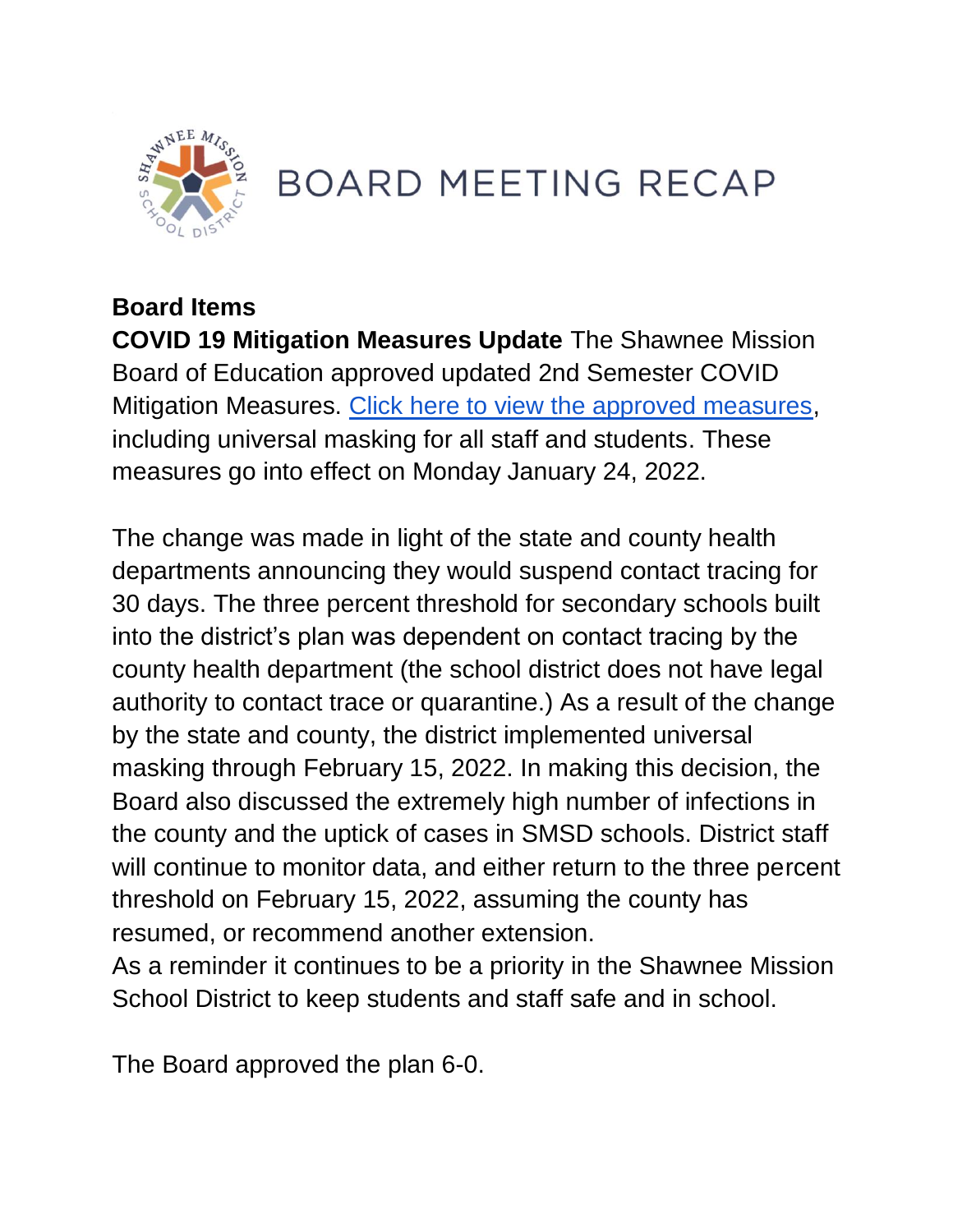**Priority One Annual Review** Dr. Michael Schumacher, associate superintendent of human resources, and Erin Eason, national director of clinical consulting practice from CBIZ presented a [Priority One Health Center](https://www.smsd.org/human-resources/staff-wellness/priorityone-health-center) annual review. They outlined a variety of details about how the health center serves district employees. **[Click here to view their report.](https://go.boarddocs.com/ks/smsd/Board.nsf/files/CAKJP64E17BA/$file/SMSD%20PriorityOne%20Health%20Center_Year%204%20Review_BOE.pdf)** 

**ESSER Update** Superintendent Dr. Michelle Hubbard, Russell Knapp, chief financial officer, and David Stubblefield, associate superintendent of leadership and learning, provided a report on the district's COVID-19 Response plan, with a focus on the use of Elementary and Secondary School Emergency Relief Funds (ESSER).

They outlined that ESSER I and II funding have been allocated for specific needs through September 2023. Information about the allocation of these funds [can be found here.](https://www.smsd.org/information-central/esser-funds)

ESSER III will provide funding through September 2024. [Click](https://go.boarddocs.com/ks/smsd/Board.nsf/files/CAT3C67AF0F8/$file/BOE%2001242022%20ESSER%20III.pdf)  [here for the presentation,](https://go.boarddocs.com/ks/smsd/Board.nsf/files/CAT3C67AF0F8/$file/BOE%2001242022%20ESSER%20III.pdf) including details about the allocation of funds and the ThoughtExchange Feedback from stakeholders that informed the development of the allocation plan.

**Boundary Study** The Board approved the consent agenda, including an item related to an enrollment study and boundary study. This information helps district staff make decisions about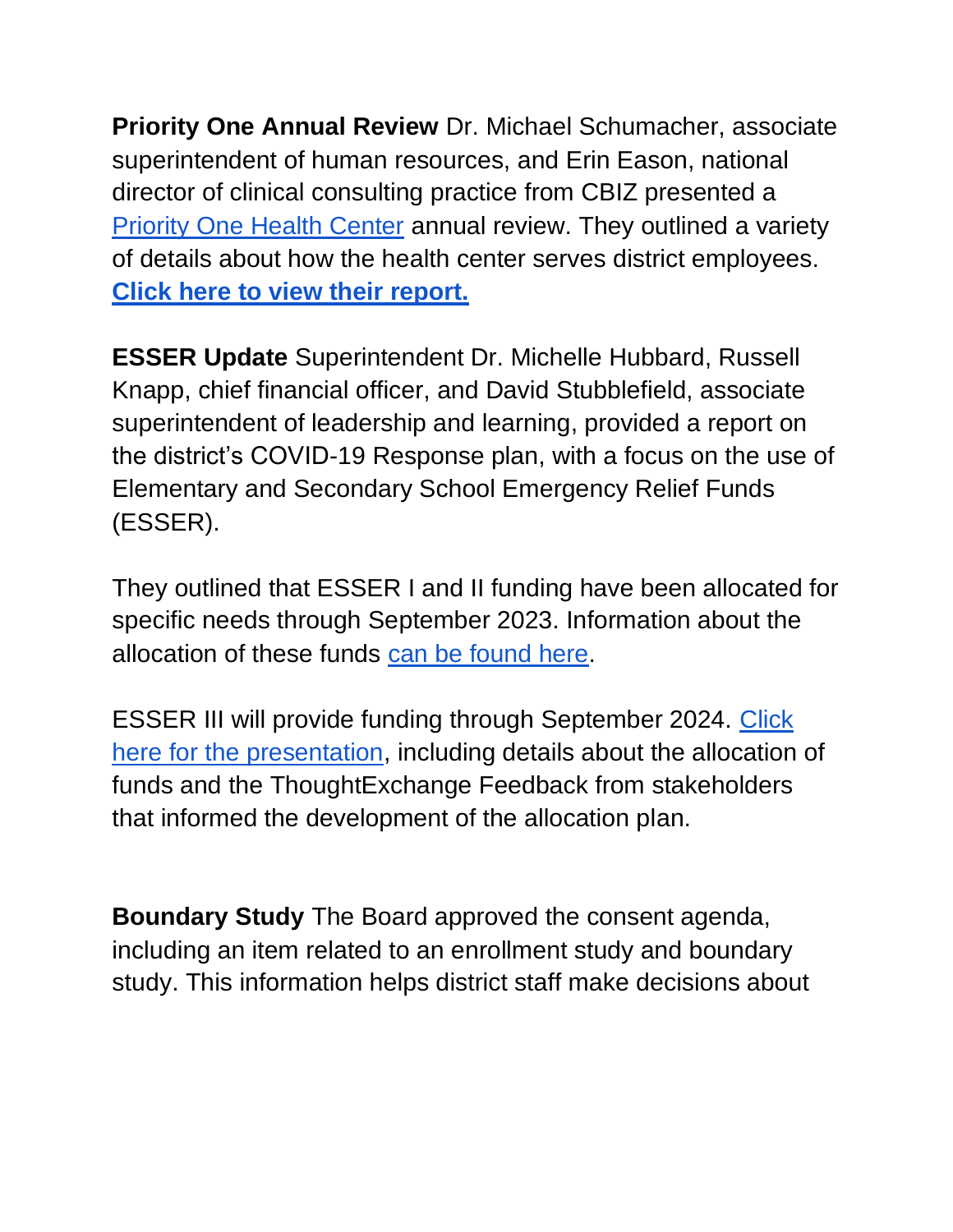

budgeting, ensuring that buildings are being used efficiently, and distributing students equitably across the district.

The Board approved an enrollment study that will project enrollment for the next five school years. The district's last

study was completed approximately three years ago. However, due to enrollment changes related to COVID-19, district leaders are requesting a new study. After the enrollment study, RSP, the firm conducting the study, will give a full report to the Board regarding projected enrollment and share any school that should be included in an elementary boundary study.

Dr. Hubbard stated the community will learn a lot from the enrollment study, but at this time, there are at least two factors that are clear: Briarwood Elementary is far over capacity, and Tomahawk Elementary, which is projected to open in August, 2025, is being rebuilt to accommodate additional students. The enrollment study will provide additional information on whether the district should include other elementary schools in the boundary discussion. A full timeline of boundary committee work can be [located in the report.](https://go.boarddocs.com/ks/smsd/Board.nsf/files/CASVSB81C613/$file/SMSD%20Boundary%20Proposal%20012022.pdf) SMSD staff anticipate the enrollment study to be complete and back to the Board in early Spring.

**Board Policy Approval** Board of Education members held second readings and adopted the following policies: **[JBC: Student Admissions to/Withdrawals from School](http://go.boarddocs.com/ks/smsd/Board.nsf/goto?open&id=CALKZD542C9F)** [JDD: Suspension and Expulsion Procedures](http://go.boarddocs.com/ks/smsd/Board.nsf/goto?open&id=CALKZF5435C5) [JCD: Student Discipline](http://go.boarddocs.com/ks/smsd/Board.nsf/goto?open&id=CALKZJ543C71)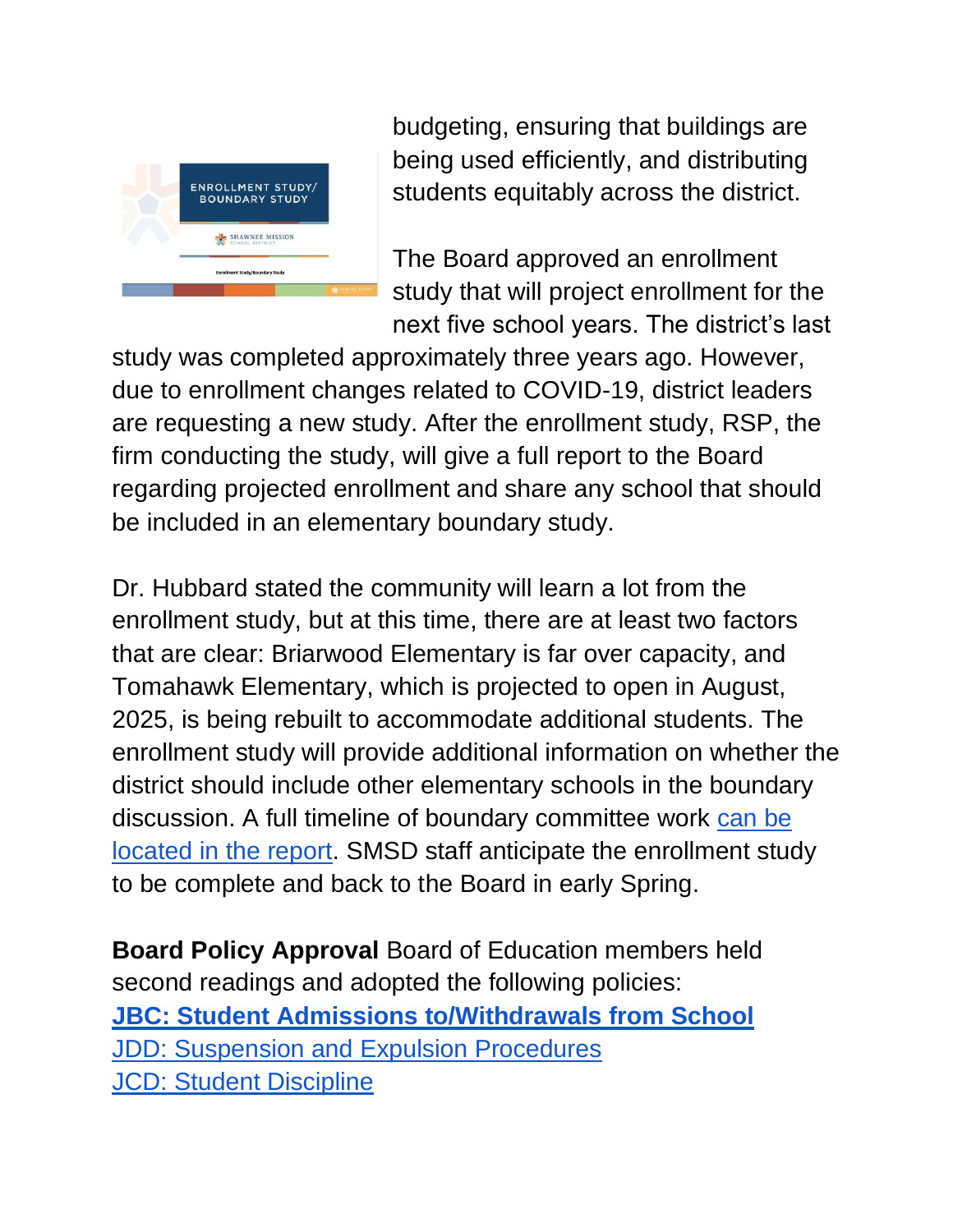### [JCDA: Student Conduct](http://go.boarddocs.com/ks/smsd/Board.nsf/goto?open&id=CALKZM54435B) [IDACA: Special Education Actions and Due Process for Students](http://go.boarddocs.com/ks/smsd/Board.nsf/goto?open&id=CALKZQ5449ED)

#### **From the Superintendent Report:**





# **Pre-Kindergarten and Kindergarten Enrollment** [Pre-K](https://www.smsd.org/academics/early-childhood/pre-kindergarten)

and [Kindergarten](https://www.smsd.org/academics/kindergarten) enrollment begins soon. Online enrollment opens at 8 a.m. on Friday, February 4. [Here is the link for](https://www.smsd.org/academics/kindergarten/kindergarten-kick-off)  [online enrollment,](https://www.smsd.org/academics/kindergarten/kindergarten-kick-off) where families can complete applications and

reserve a spot. Please note that the application must be completed on a desktop or laptop computer or a tablet. It will not work on a mobile phone. Those without technology access to enroll online are encouraged to contact [their area school](https://www.smsd.org/our-schools/elementary) for Kindergarten. Pre-K families are encouraged to call the Early Childhood office at 913-983-6441. Opportunities will be held in the coming weeks for students and families to connect with school staff and learn more about their future school experience. Everyone in the district is encouraged to share this information with any families who have children who will be 4 or 5 on or before August 31 of this year. "We are so excited to welcome new students to the Shawnee Mission School District," shared superintendent Dr. Michelle Hubbard.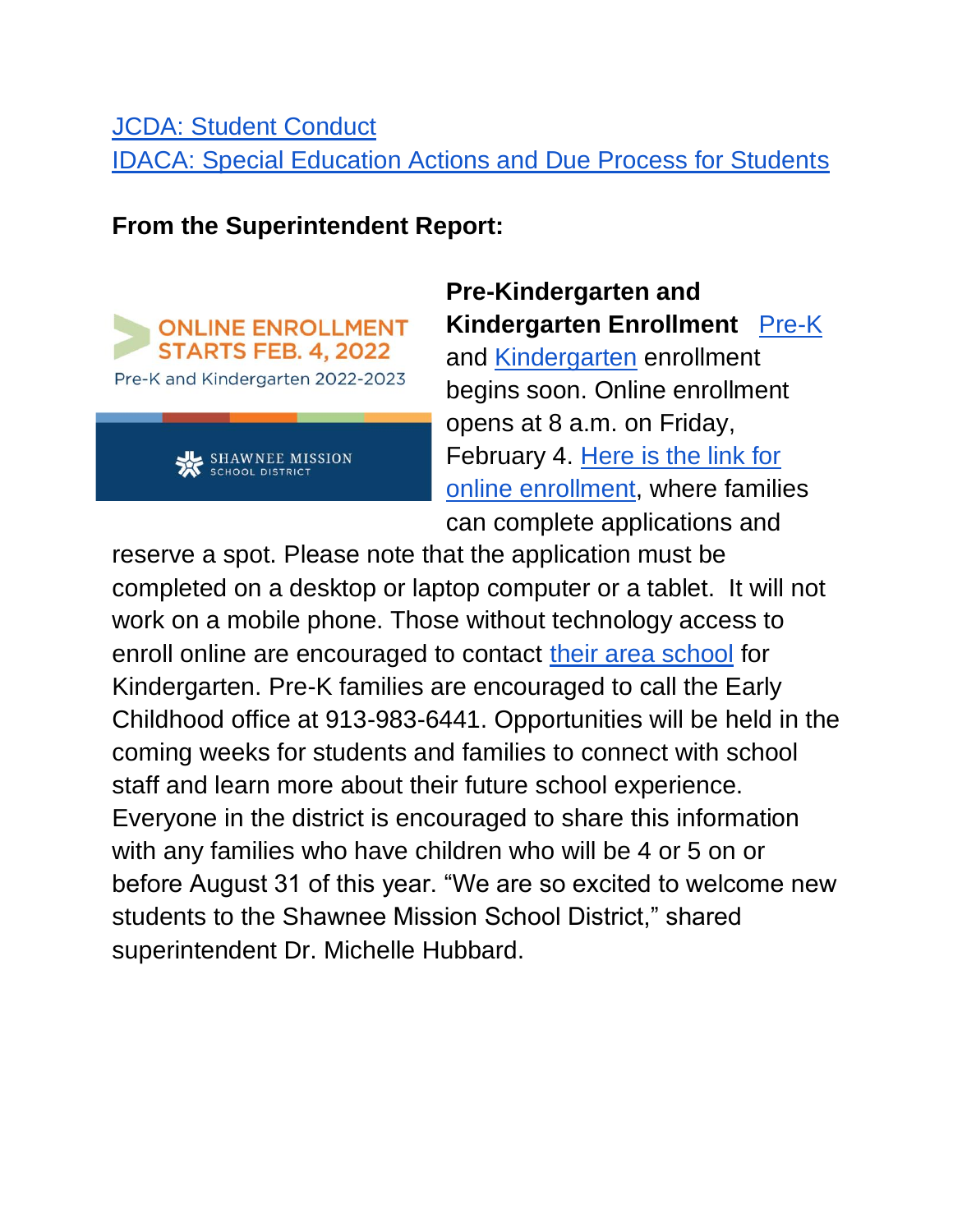

## **Signature Program Open House** Last Thursday, middle and high school students and their families attended a Signature Program Open House at the Center for Academic Achievement. They were able to tour state-of-the-art classrooms,

hear from teachers and students, and learn about specialized programs for high school students including animation and game design, biotechnology, culinary arts and commercial baking, engineering, health science, and Project Blue Eagle (the district's fire science, EMS and law enforcement program.)

[Click here for more information.](https://www.smsd.org/academics/signature-programs) Interested families and students are encouraged to connect with high school counselors as students develop their individual high school experience.



**Battle of the Books** Dr. Hubbard congratulated middle school students who put their readingrelated knowledge to the test in the Battle of the Books competition. Participants were asked trivia questions based on 10 books from

this year's list of William Allen White Children's Book Award nominees. This year, Hocker Grove Middle School was declared the champion, defending a three-year winning streak. "Well done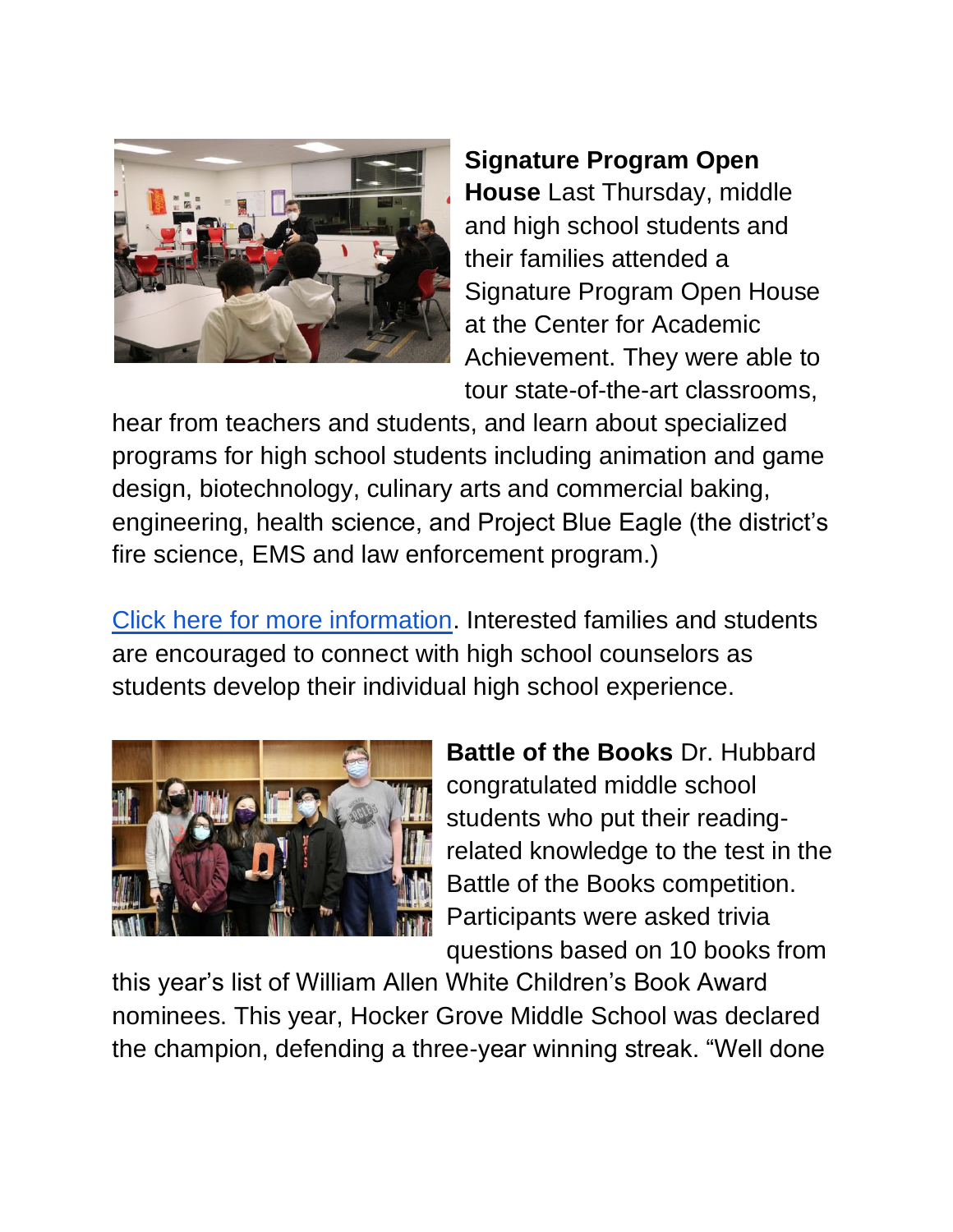to all of the students for their reading dedication and teamwork," Dr. Hubbard expressed.



#### **KMEA State Performers**

Shawnee Mission musicians from across the district will be representing the Shawnee Mission School District in All-State ensembles. These students took part in rigorous auditions to ultimately be invited to be a part of

the Kansas Music Educators Association In-Service Workshop. [Click here](https://www.smsd.org/about/news-archives/news-archive-details/~board/2021-2022-district-news/post/smsd-students-in-kmea-all-state-honor-groups) to see who will perform in All-State orchestra, band, jazz band, and choir.



**Kindness Week** Today officially marks the beginning of Kindness Week in the Shawnee Mission School District. This is a time where all students and staff members dedicate time to focus on creating a culture of kindness.

This week is held with the goal of inspiring acts not only during this week, but every day of the year. Every school will be participating. Some will participate by writing kind notes or creating artwork about the topic. Some will integrate the topic into classroom lessons or school service projects. This week supports the district's **Strategic Plan** objective of developing student interpersonal skills and our belief that every individual has